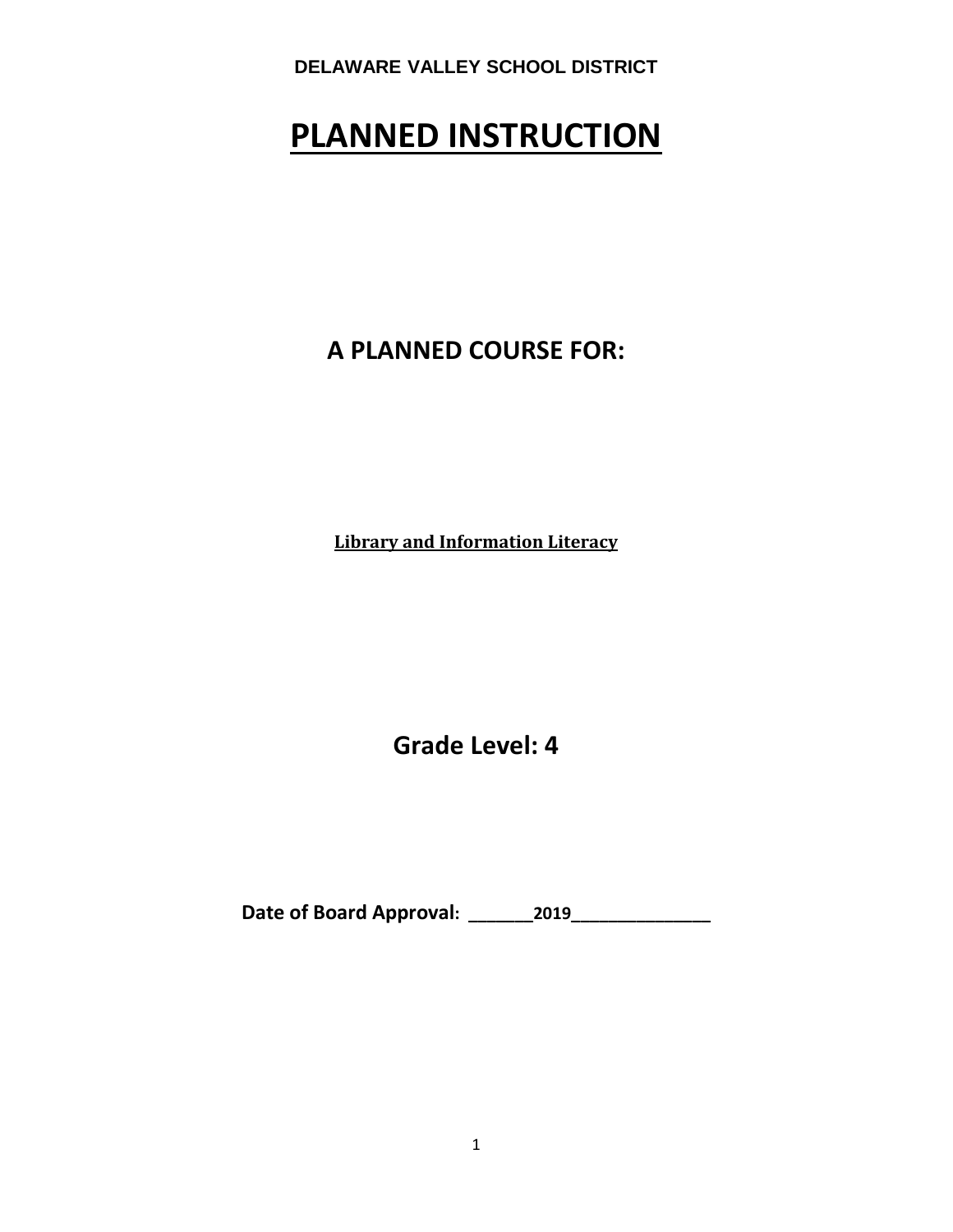# **Planned Instruction**

# **Title of Planned Instruction:** Library and Information Literacy

**Subject Area:** Library Skills **Grade(s):** 4<sup>th</sup> Grade

**Course Description:** This course is designed to ensure that students become information literate. Instruction is provided to foster competence in finding, evaluating, and using information in a variety of formats. This program also seeks to stimulate an interest in reading for both pleasure and information.

**Time/Credit for the Course:** 18 class periods (9 Hrs)

**Curriculum Writing Committee:** Rachel Goldstein & Heather Haupt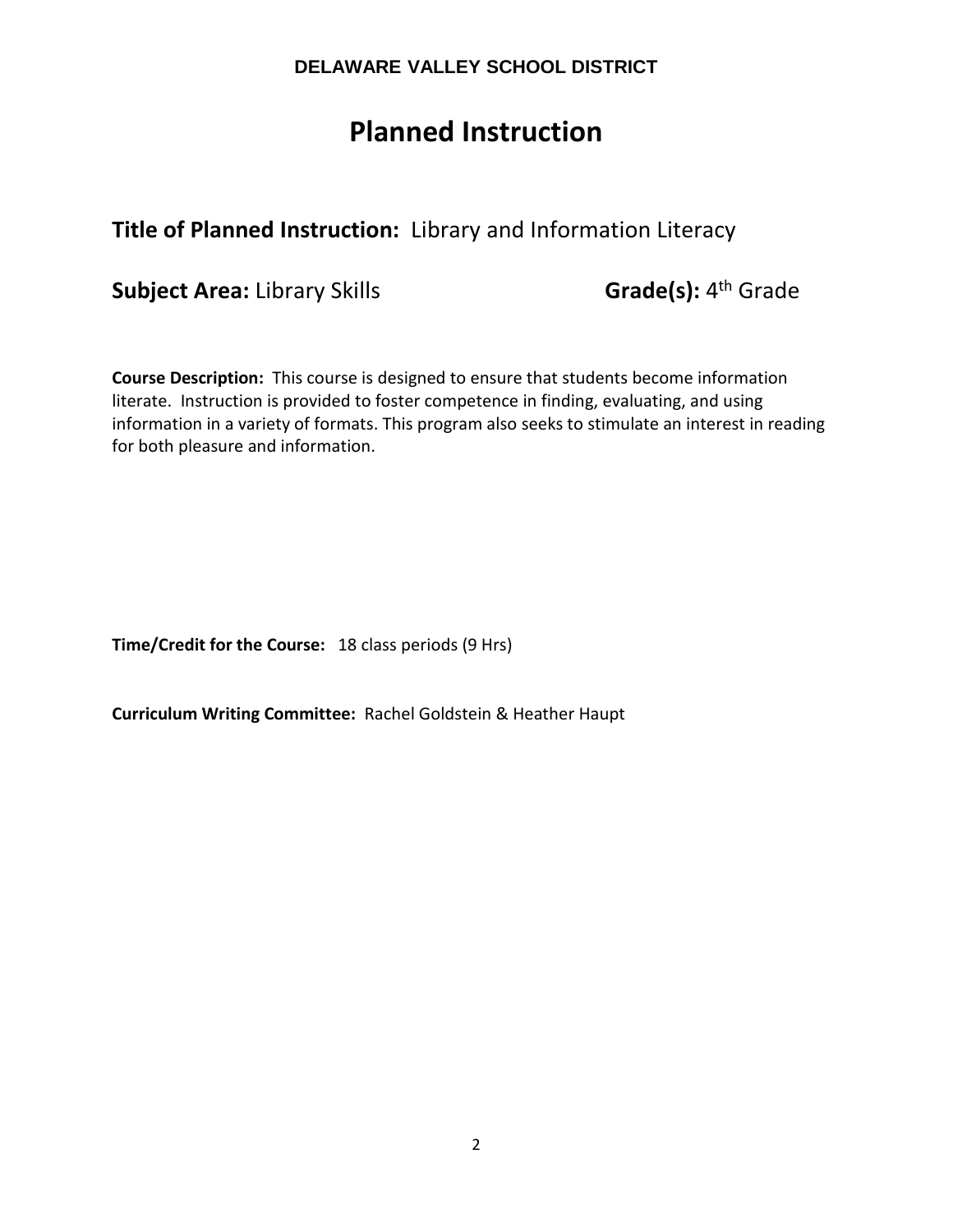# **Curriculum Map**

### **1. Marking Period One -Overview with time range in days:**

Demonstrating Technology Etiquette and Safety – 1 day Behaving as a Digital Citizen  $-1$  day Evaluating Diverse Media – 1 day Selecting Informational Texts and Literary Non-Fiction – 1 day Selecting Literary Fiction – 4 days Introductory Coding/Programming (Hour of Code) – 1 day

# **Marking Period One –Goals:**

### **Understanding of:**

- Proper technology etiquette
- Importance of safe, legal and responsible use of technology
- Ethical and safe online behavior
- Consequences of unethical, unsafe and inappropriate behavior
- Various sources contribute to understand text
- Selecting literary non-fiction and informational texts
- Various print and digital reference sources
- Selecting literary fiction in a variety of genres
- Creating meaning from literary fiction
- Literary fiction to gain meaning, by questions, reflecting, responding and evaluating
- Basic programming/coding skills

### **2. Marking Period Two -Overview with time range in days:**

Evaluating Sources – 2 days Research Process – 2 days Producing and Publishing with Technology/Preparing Multimedia Presentations – 5 days

### **Marking Period Two -Goals:**

### **Understanding of:**

- Website evaluation
- Choosing a topic to research and questions to be answered
- Note taking skills
- Conducting research projects
- Readability of a source
- Grade-level-appropriate research process
- Producing and publishing a one page written or multimedia product
- Visual display to enhance main ideas or themes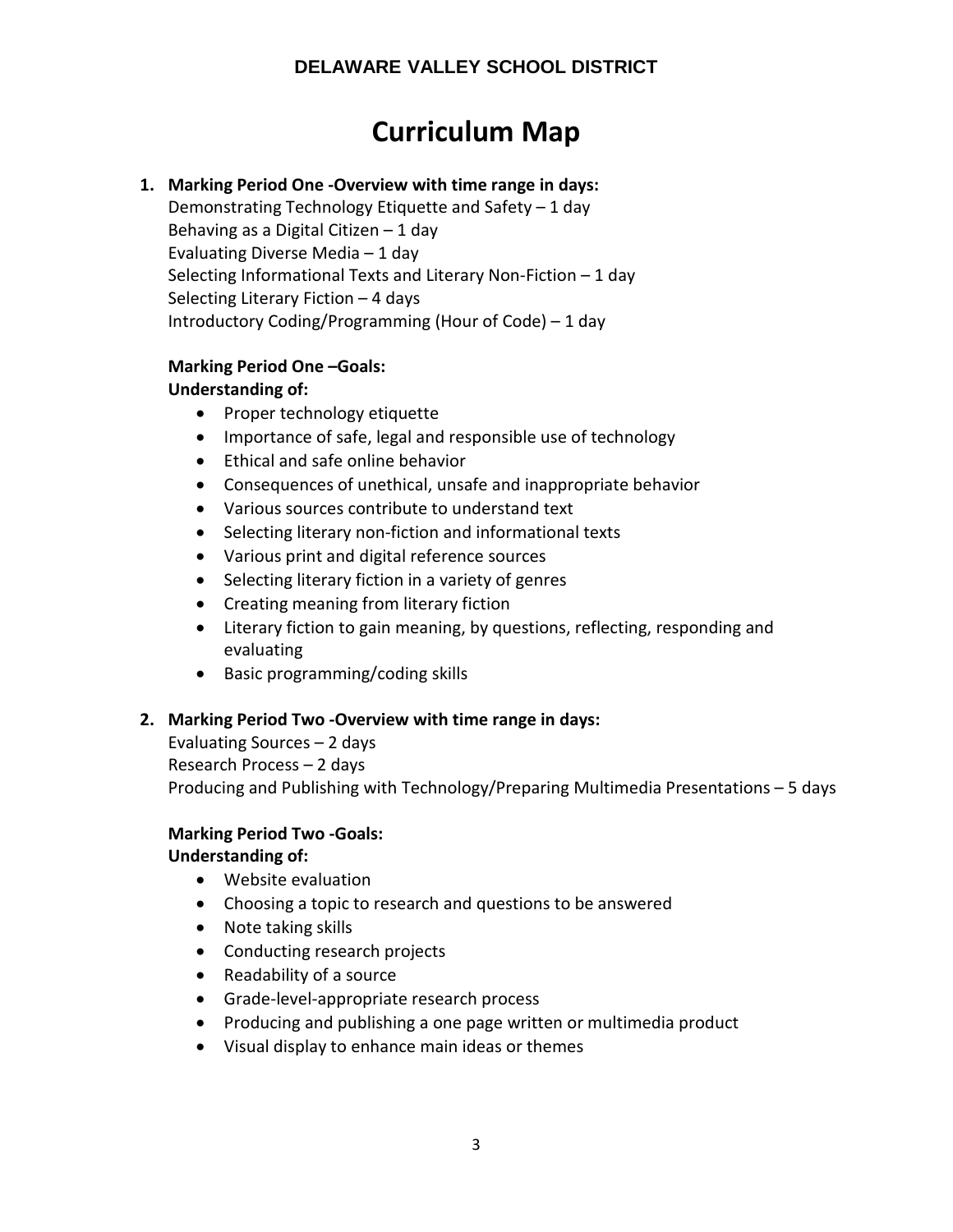### **UNIT: Responsible Citizen Behaviors**

**Big Idea # 1: Responsible citizens use information ethically and productively in a global society.** 

### **Essential Questions:**

- How do responsible citizens use information ethically?
- How do responsible citizens use information productively in a global society?
- How can students be producers of technology, not merely consumers?

### **Concepts:**

- Demonstrating technology etiquette and safety
- Behaving as a digital citizen
- Introductory computing practice and programming

### **Competencies:**

- Apply proper etiquette when using technology.
- Explain importance of safe, legal and responsible use of technology.
- Identify and practice ethical and safe online behavior.
- Identify potential consequences of unethical, unsafe and inappropriate behavior.
- Computational thinking and logic

### **UNIT: Effective Readers**

### **Big Idea # 1: Effective readers use appropriate strategies to construct meaning.**

### **Essential Questions:**

- How do strategic readers create meaning from informational and literary text?
- What is this text really about?
- How do readers know what to believe?
- How does what readers read influence how they should read it?
- How does a reader's purpose influence how text should be read?

### **Concepts:**

- Evaluating diverse media
- Selecting informational text and literary non-fiction
- Selecting literary fiction

#### **Competencies:**

- Explain how information from various sources contributes to understanding text.
- Independently, locate and select literary non-fiction and informational texts on grade level.
- Independently, use various print and digital reference sources.
- Independently, select grade-level-appropriate literary fiction in a variety to genres.
- Apply strategies to create meaning from literary fiction.
- Read self-selected literary fiction presented in any format to gain meaning by questioning, reflecting, responding and evaluating.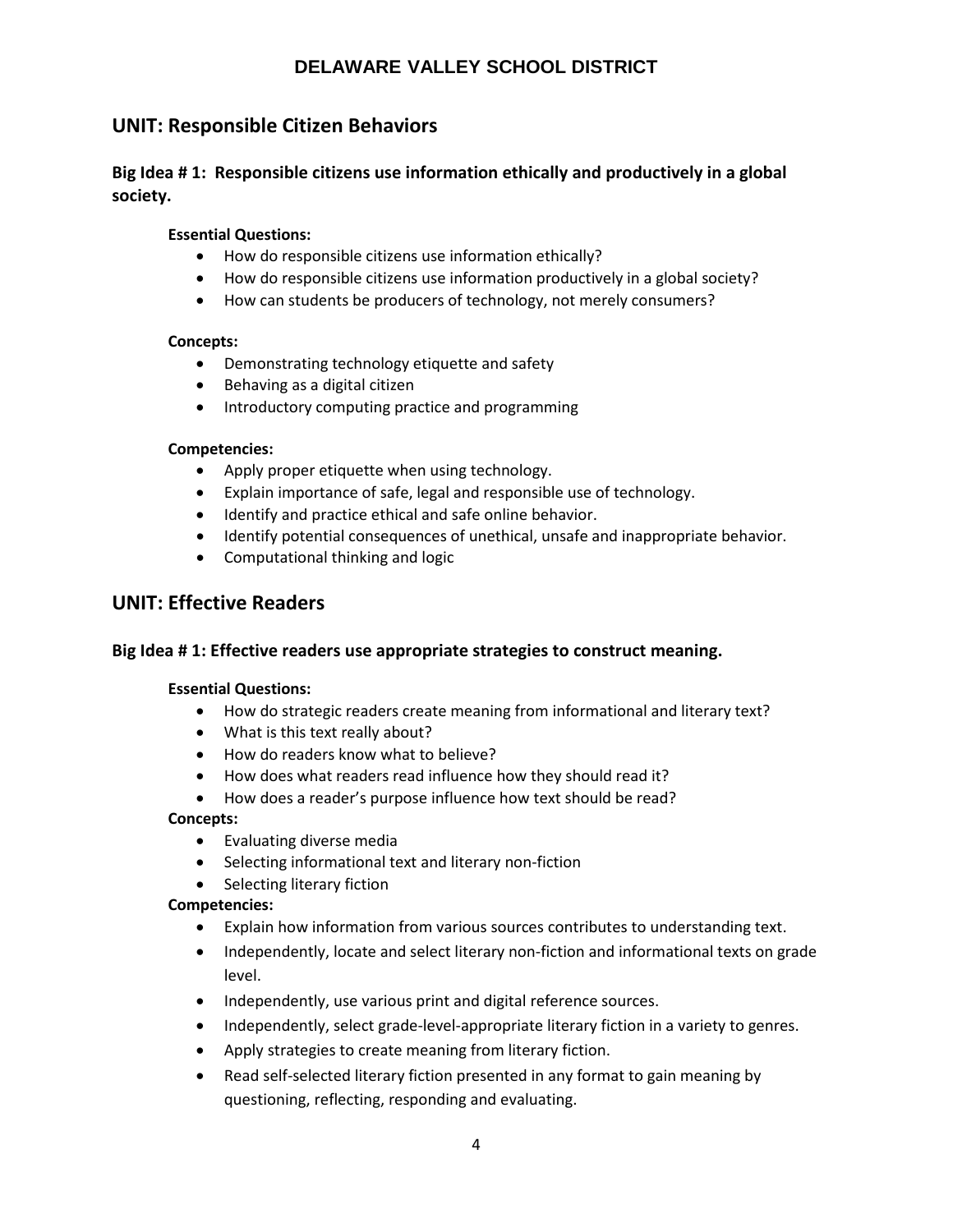### **UNIT: Research Process**

### **Big Idea # 1: Critical thinkers actively and skillfully interpret, analyze, evaluate, and synthesize information.**

### **Essential Questions:**

- How do readers know what to believe in what they read, hear, and view?
- How does interaction with text provoke thinking and response?

### **Concepts:**

- Evaluating Sources
- Research Process

### **Competencies:**

- Discuss criteria for evaluating a website: credibility, relevance, bias, accuracy and currency.
- Identify facts and details that support reasons.
- As part of grade-level-appropriate research process, choose aspects of topic to research.
- As part of grade-level-appropriate research process, with guidance, develop questions to be answered about topic.
- Draw evidence from text to answer an information need using grade-level-appropriate note-talking skills.

### **Big Idea # 2: Effective research requires the use of varied resources to gain or expand knowledge.**

### **Essential Questions:**

- What does a reader look for and how can s/he find it?
- How does a reader know a source can be trusted?
- How does one organize and synthesize information from various sources?
- How does one best present findings?

### **Concepts:**

• Research process

### **Competencies:**

- Conduct short research projects.
- Use literacy strategies to determine readability of source
- Make conclusions about information in sources.
- As part of a grade-level-appropriate research process:
	- o Recall information from past experiences.
	- o Gather information from sources, including both print and digital to answer research questions.
	- o Record and organize answer (s) to question(s) in note-taking format by sorting information into provided categories.
	- o Paraphrase information found, so that it is not copied exactly from source.
	- o Summarize information from notes into final project.
	- o Identify bibliographic information.
	- o Create list of sources used.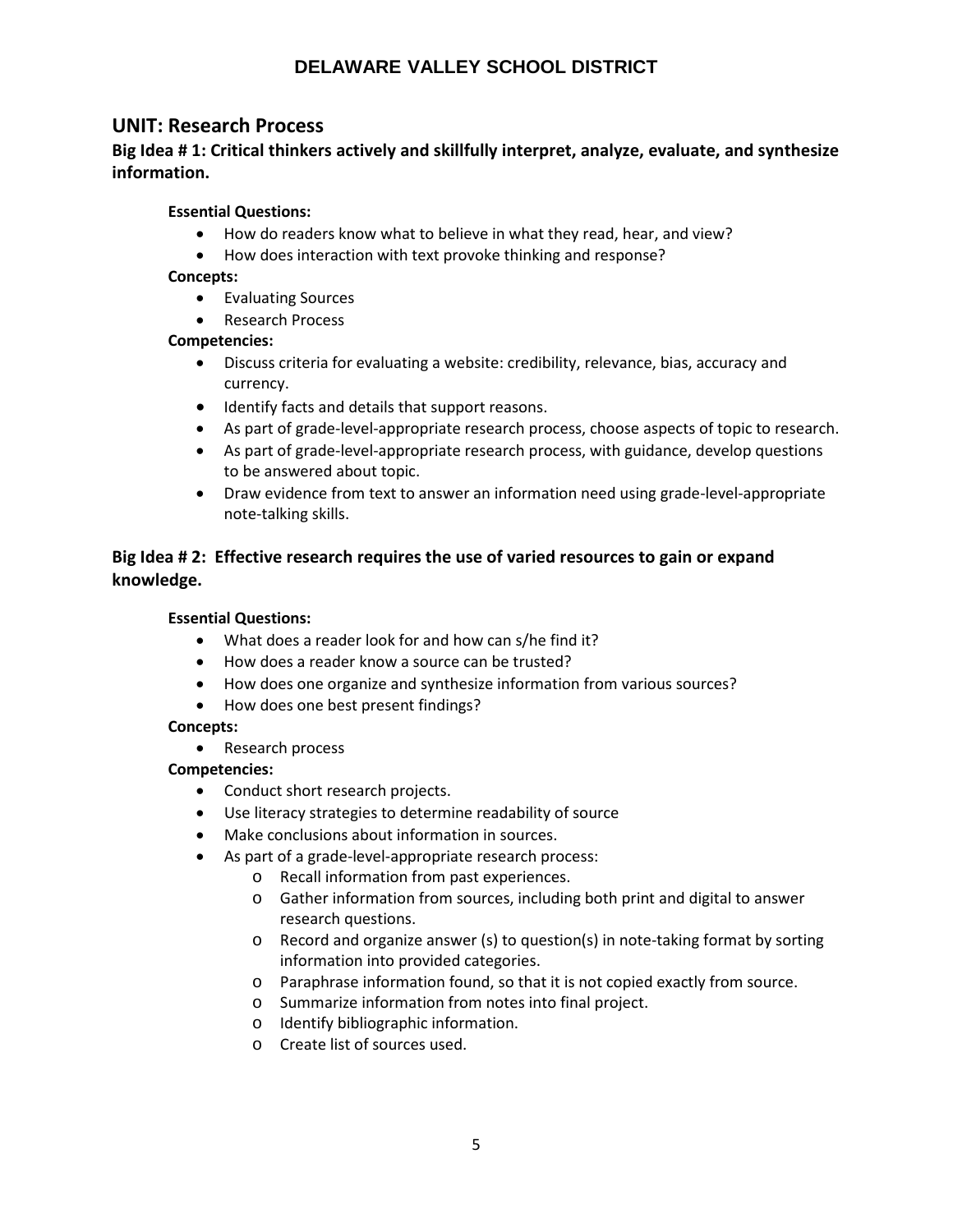### **Big Idea # 3: Effective speakers prepare ad communicate messages to address the audience and purpose.**

### **Essential Questions:**

- How do task, purpose, and audience influence how speakers craft and deliver a message?
- How do speakers employ language and utilize resources to effectively communicate a message?

### **Concepts:**

• Preparing multimedia presentations

### **Competencies:**

• Add multimedia components and visual displays to presentations to clarify claims and research findings and point out important points in information.

### **Big Idea # 4: Audience and purpose influence a writer's choice of organizational pattern, language, and literacy techniques.**

### **Essential Questions:**

- What makes clear and effective writing?
- Why do writers write? What is purpose?
- Who is the audience? What will work best for the audience?

### **Concepts:**

• Producing and publishing with technology

### **Competencies:**

• With some guidance and support, use technology and keyboard skills to produce and publish one-page written product and to interact and collaborate with other.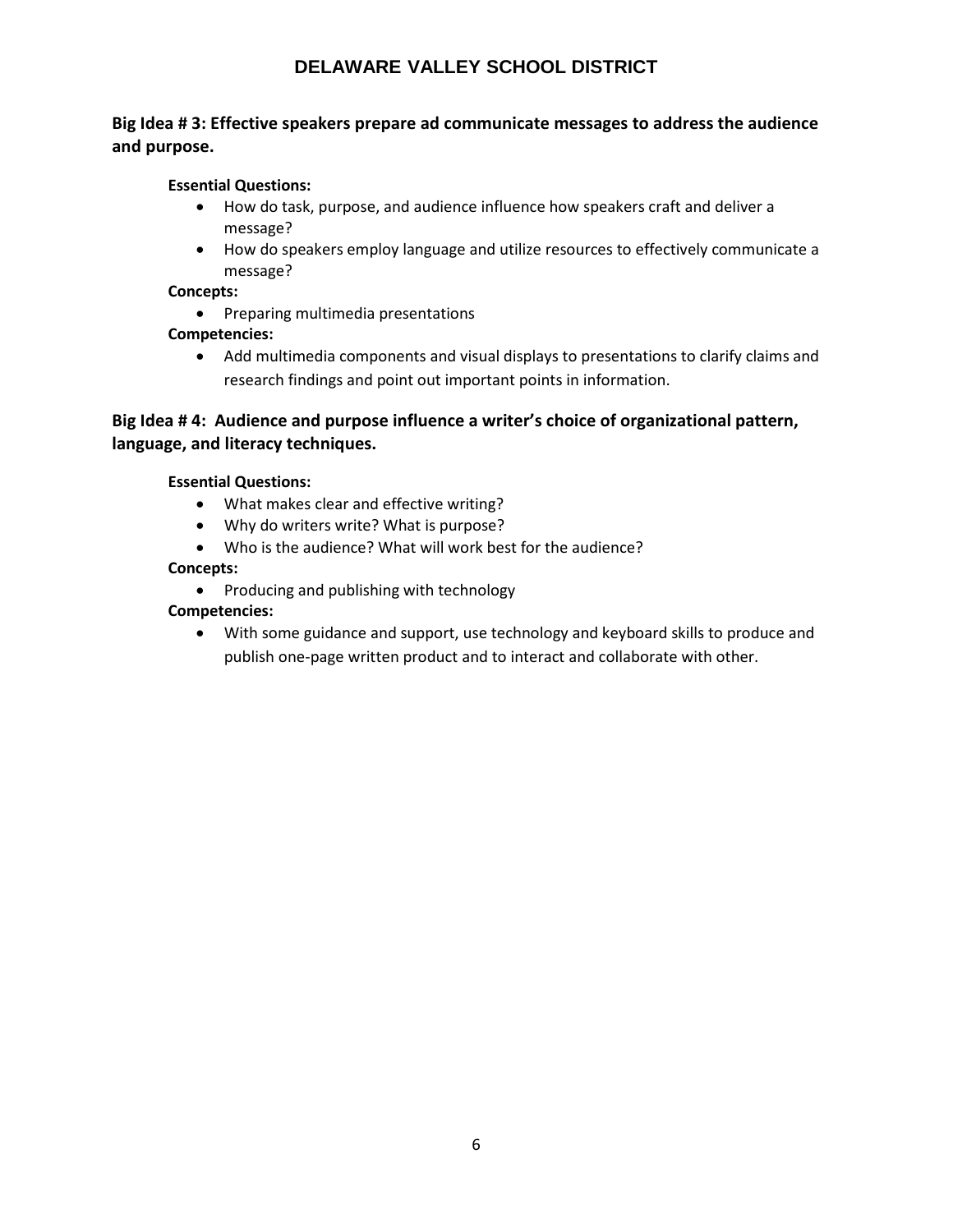# **Curriculum Plan**

### **Unit: Responsible Citizen Behaviors Time Range in Days:** 3 class periods

### **Standard(s):**

PA Academic Standards for Science and Technology and Engineering Education PA Business, Computer and Information Technology Standards CSTA K-12 Computer Science Standards (2017)

### **Standards Addressed:**

3.4.4.B1

15.3.5.T

15.4.5.B

**Overview:** Responsible citizens use information ethically and productively in a global society.

### **Focus Question(s):**

- 1. What information is considered private and should be protected?
- 2. What is cyber bullying?
- 3. How should a student respond to an online threat/danger?
- 4. How can students use coding/programming skills to produce new computer programs?

### **Goals:**

- 1. Demonstrate technology etiquette and safety.
- 2. Behave responsibly as a digital citizen.
- 3. To complete basic programming activities using Hour of Code.

### **Objectives:**

- 1. Students will be able to recognize the law regarding the use of information found on the internet. (DOK 1)
- 2. Students will be able to differentiate right from wrong behaviors online. (DOK 3)
- 3. Students will be able to connect with prior experiences of online behavior. (DOK 4)
- 4. Students will be able to relate lesson skills to everyday life. (DOK 2)
- 5. Students will design or create a solution to a programming problem/challenge. (DOK 4)

### **Core Activities and Corresponding Instructional Methods:**

- 1. Librarian will lead discussion of risks regarding internet safety.
- 2. Direct instruction on internet safety (video resources and online lesson plans)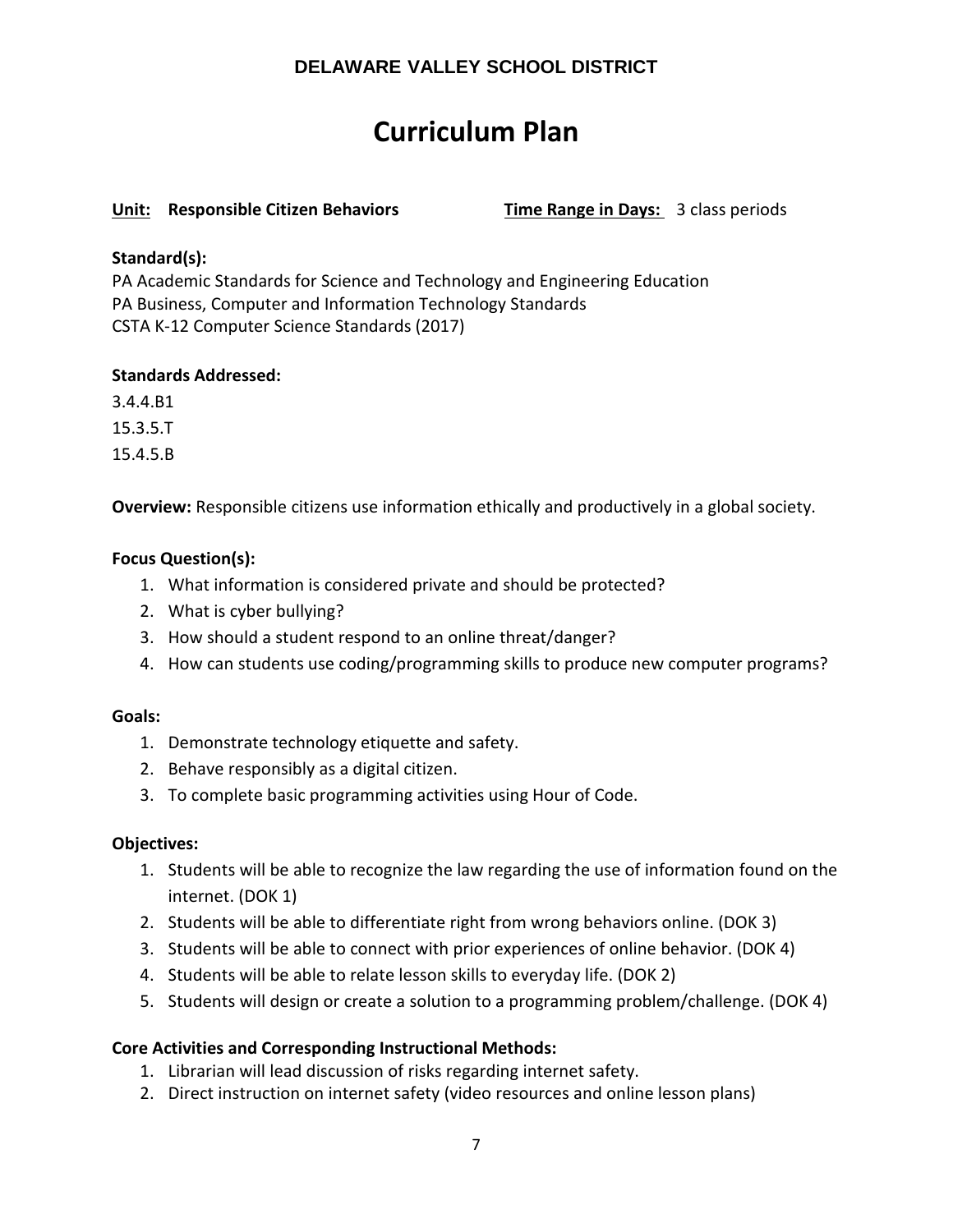- 3. Discussion of personal social media experiences.
- 4. Examine school district policy on cyber bullying.
- 5. Completion of Hour of Code activities.

### **Assessments:**

**Diagnostic:** Discussion of internet use and social media experiences.

**Formative:** Student responses to oral and written questions.

**Summative:** Observation of students applying internet safety rules.

**Extensions:** Students will research legal ramifications of cyberbullying. School resource officer or principal led discussion of school disciplinary actions cyberbullying.

**Correctives:** Peer question and answer discussion for clarification.

**Materials and Resources:** computers, cyber bullying lesson, CyberSmart lesson plan and activity sheets, Common Sense online lesson plans and activities, Google's Interland activities

[www.cybersmartcurriculum.org/safetysecurity/lessons/4-5/private\\_information/](http://www.cybersmartcurriculum.org/safetysecurity/lessons/4-5/private_information/)

[www.ikeepsafe.org](http://www.ikeepsafe.org/)

<https://www.commonsense.org/education/digital-citizenship/curriculum?grades=4>

[https://beinternetawesome.withgoogle.com/en\\_us/interland](https://beinternetawesome.withgoogle.com/en_us/interland)

Interland curriculum (pdf)[: https://storage.googleapis.com/gweb-interland.appspot.com/en](https://storage.googleapis.com/gweb-interland.appspot.com/en-us/hub/pdfs/Google_BeInternetAwesome_DigitalCitizenshipSafety_Curriculum_.pdf)[us/hub/pdfs/Google\\_BeInternetAwesome\\_DigitalCitizenshipSafety\\_Curriculum\\_.pdf](https://storage.googleapis.com/gweb-interland.appspot.com/en-us/hub/pdfs/Google_BeInternetAwesome_DigitalCitizenshipSafety_Curriculum_.pdf)

Hour of Code[: https://hourofcode.com/us](https://hourofcode.com/us)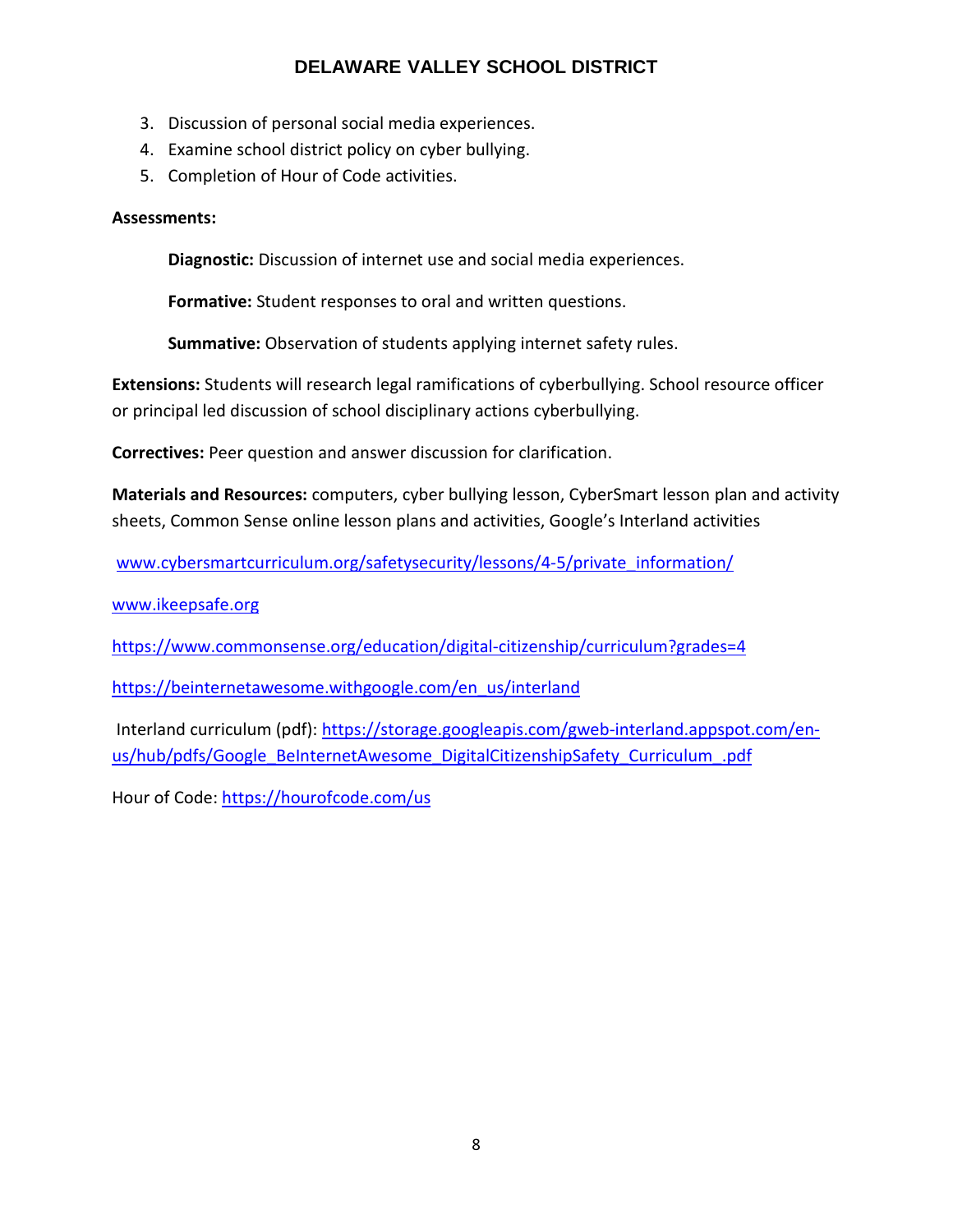# **Curriculum Plan**

**Unit:** Effective Readers **Time Range in Days: 6 days**

**Standard(s):** 

PA Common Core Standards for English Language Arts

### **Standards Addressed:**

CC.1.2.4.L, CC.1.2.4.G, CC.1.3.4.K

### **Anchor(s):**

E04.A-K.1.1

**Overview:** Effective readers use a variety of strategies to construct meaning of various literary texts.

### **Focus Question(s):**

- 1. What is the Newbery Award? What are some notable Newbery titles/authors?
- 2. What are biographies? Why are they important?

**Goals:** Students will have an understanding of the Newbery Award and the books/authors that have achieved this honor. They will also understand what constitutes the purpose and the information available in a biography.

### **Objectives:**

- 1. Students will be able to compare current Newbery winners and older Newbery winners. (DOK 2 and DOK 3)
- 2. Students will be able to identify key feature that constitute a Newbery Award. (DOK 1)
- 3. Students will be able to identify key features of a biography. (DOK 1)
- 4. Students will be able to create a script based on one scene or chapter in a Newbery book. (DOK 4)
- 5. Students will be able to create a short biography of a person of their choice. (DOK 4)
- 6. Students will be able to show an appreciation of literature through reader's theatre. (DOK 2)

### **Core Activities and Corresponding Instructional Methods:**

- 1. Direct instruction on Newbery Award. Discuss who the award was named after (John Newbery). Promote the award by sharing selected titles with class.
- 2. Librarian will promote the Newbery Award and the books that have won this award by sharing the annual Newbery poster of current and previous winners.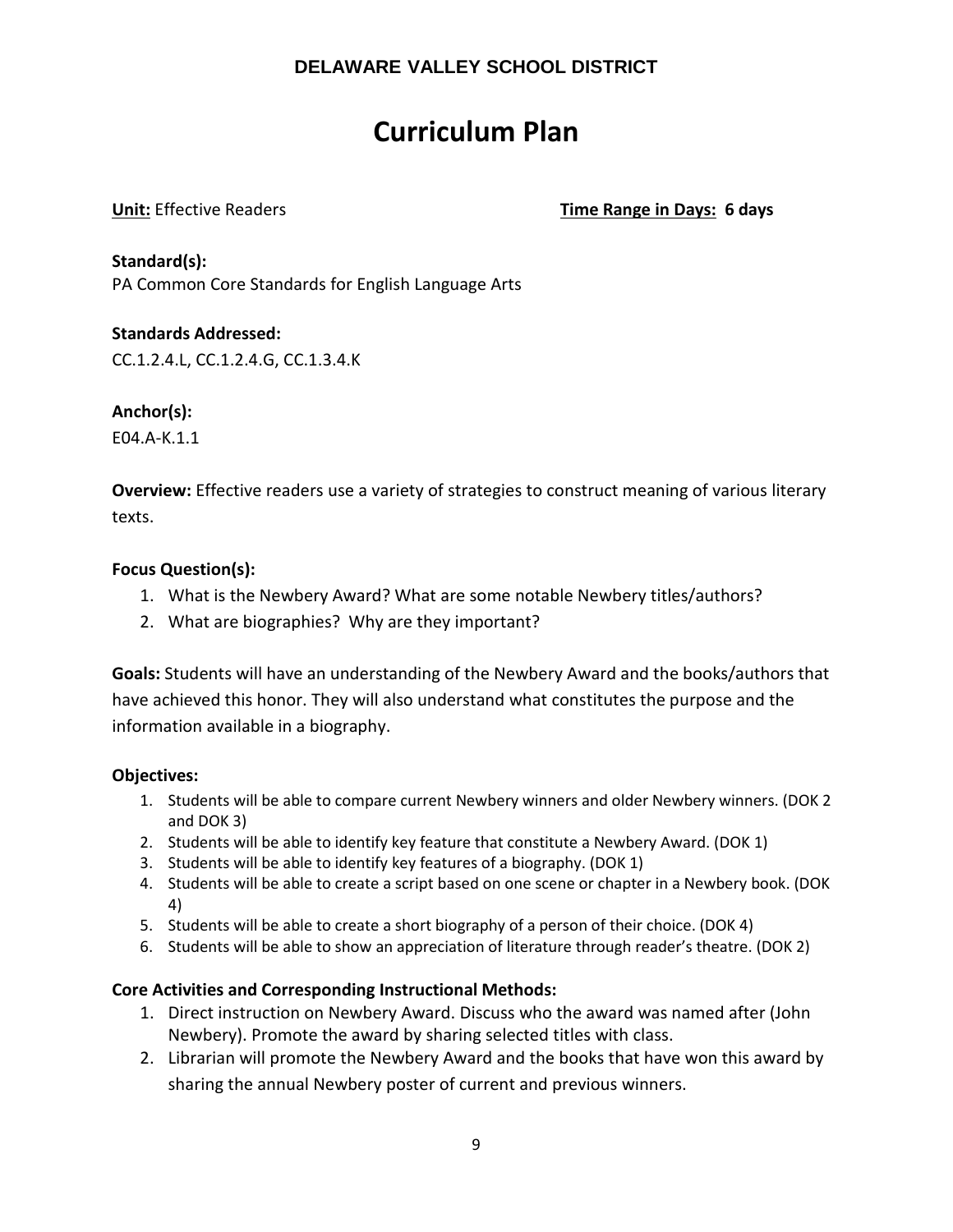- 3. Direct instruction on the biography genre. Librarian will read and present examples of good biographies. Librarian will present a short biographical sketch.
- 4. Librarian will introduce reader's theatre through various websites. Librarian will then introduce related works of literature. Guide students through participation in reader's theatre.

### **Assessments:**

- **Diagnostic:** discussion and question during lecture and presentation, question students about definition and elements of a biography, group discussion of selected work and students' prior knowledge of reader's theatre
- **Formative:** teacher observation in small groups, student participation during reader's theatre

**Summative:** student made posters, written reports; observation of students reading and responding to literature;

### **Extensions:**

- 1. Have students award a Newbery Award to a book of their choice. Create a simple poster illustrating their chosen book and share with class/small groups. Students can also "book talk" a selected Award winner with a small group or create a video book trailer for it.
- 2. Have students dress as their chosen person and present their biography.
- 3. Have students create a "report card" for a selected notable personality and justify the grades awarded (ex: Roberto Clemente – A+ for generosity)
- 4. Choose can choose their favorite book and create their own reader's theatre script based on one scene or chapter.

### **Correctives:**

- 1. Allow students to debate and present evidence on why their book should win the award.
- 2. Allow students to work in small groups to write a biography of a chosen person.
- 3. Give students a reader's theatre script ahead of time to preview before reading orally in class.

**Materials and Resources:** Newberry Award winning titles, Newbery Poster, SmartBoard, [www.ala.org,](http://www.ala.org/) paper and crayons for poster, biographies, computers, Reader's Theatre website list, related works of literature

Education World's Teaching Biographies lesson plan: [https://www.educationworld.com/a\\_lesson/lesson/lesson185.shtml](https://www.educationworld.com/a_lesson/lesson/lesson185.shtml)

ALA Newbery Medal Home Page:

<http://www.ala.org/alsc/awardsgrants/bookmedia/newberymedal/newberymedal>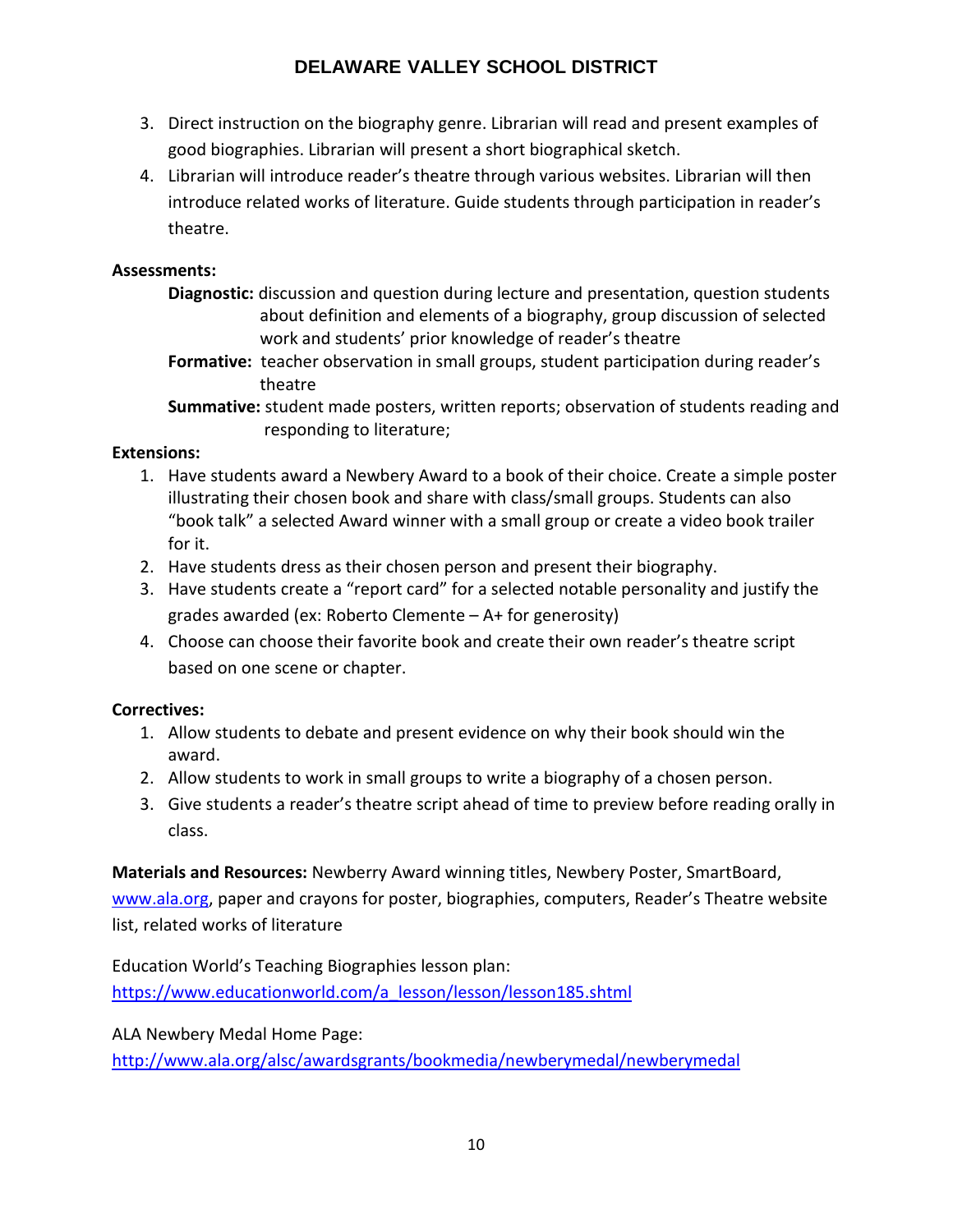# **Curriculum Plan**

**Unit: Research Process Time Range in Days: 9 days**

### **Standard(s):**

PA Core Standards for English Language Arts PA Business, Computer, and Information Technology Standards

### **Standards Addressed:**

CC.1.4.4.S, CC.1.4.4.V, CC.1.4.4.W 15.4.5.G, 15.4.5.K

### **Anchor(s):**

E04.A-K.1.1, E04.A-k.1.1.2, E04.A-K.1.1.3, E04.A-C.2.1, E04.B-K.1.1.2, E04.C.1.1, E04.C.1.1.2, E04.E.1.1

**Overview:** Effective researchers use appropriate skills to efficiently locate and report information needed.

### **Focus Question(s):**

- 1. What kinds of resources are available for research?
- 2. What makes an online resource effective?

**Goals:** To correctly use research skills and the research process to formulate a written (typed) or multimedia book report.

### **Objectives:**

- 1. Students will be able to objectively assess the credibility of a website. (DOK 3)
- 2. Students will be able to apply concepts of resources and technologies they have learned to date. (DOK 4)
- 3. Students will be able to use and show research skills. (DOK 1 and DOK 2)
- 4. Students will be able to create a written (typed) or multimedia book report. (DOK 4)
- 5. Students will be able to use presentation software such as Google Slides. (DOK 4)

### **Core Activities and Corresponding Instructional Methods:**

- 1. Direct instruction of website evaluation criteria. Librarian will discuss the criteria that make a website credible:
	- a. authority/expertise of author or sponsor
	- b. currency (age of information presented on the site) and updates
	- c. purpose (to inform, persuade, entertain, sell a product, or other)